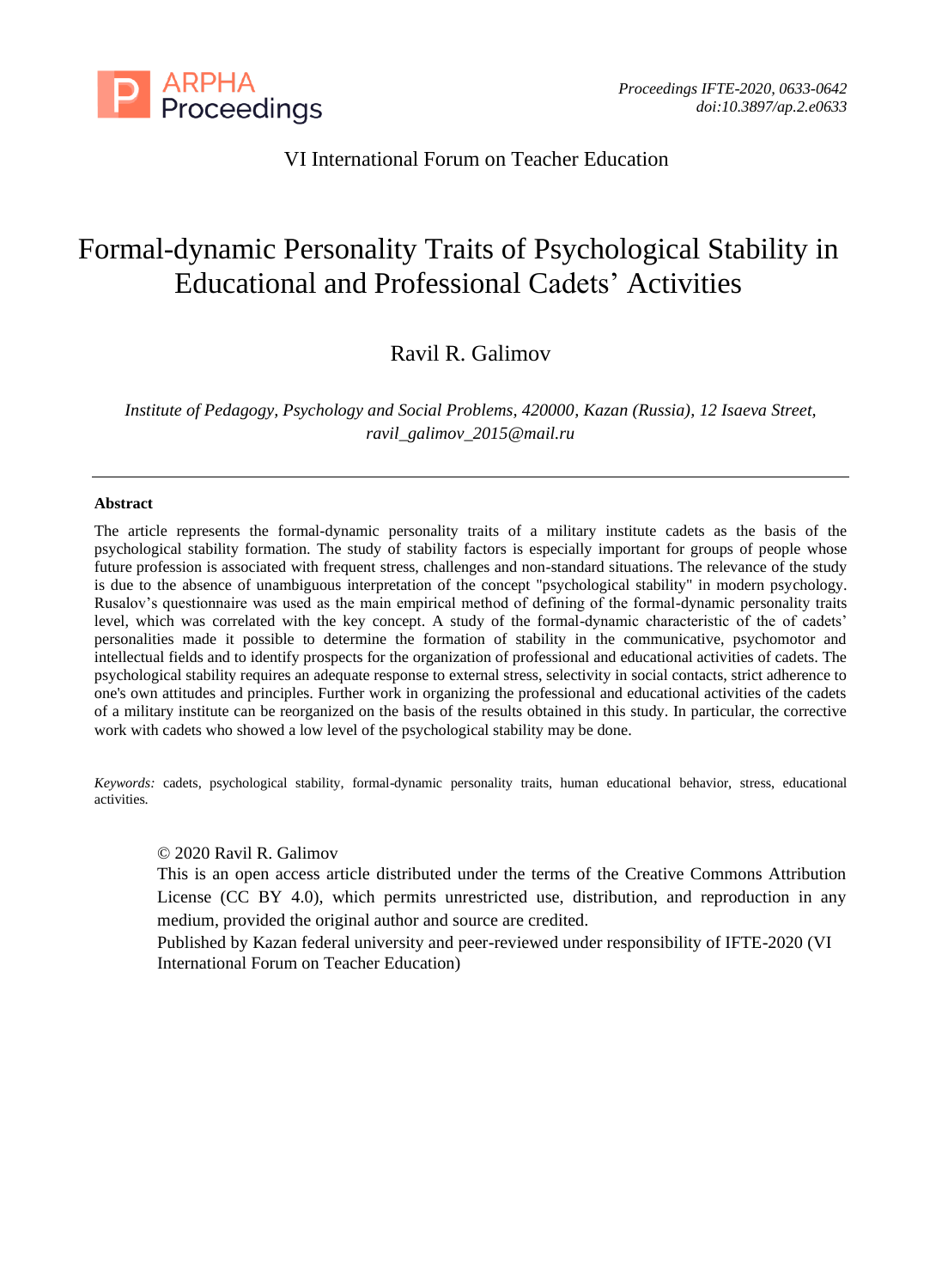## **Introduction**

Modern world with its goals for success, self-realization and excellence not only transforms the style of our life, but also determines the level of willingness to overcome difficulties and achieve results. An important role in this, of course, is played by such a parameter as psychological stability, the realization of needs in personal growth and self-realization. In this regard, studying at a military institute includes not only mastery of the profession, but also the development of a number of competencies – social and psychological, contributing to the formation of cadets sustainability as the basis of personal growth and self-realization, as well as the success of future professional activities. For the future military, psychological stability and skill maintain a state of subjective well-being is one of fundamental conditions for successful work and professional activity.

For the first time, the problem of sustainability was mentioned in a report by Bozhovich (1976). Then the psychological stability was started to be studied as emotional stability (Mitina, 1992), moral stability (Chudnovsky, 1981), and the stability of forms of behavior (Bozhovich, 1976), stability in stressful conditions and in space missions' preparation (Gurevich, 1970). In Reber's large psychological dictionary (Reber, 2003), sustainability is understood as reliable and consistent human behavior.

But in Russian psychological tradition, authors were more interested in studying the concept of emotional stability. For example, Marishchuk, Platonov and Pletnitsky (1969) described the emotional stability of a person as the features of his or her mental processes that manifest themselves independently of human activities. According to Abolin's papers (1987), stability is a characteristic of a person, manifested during a period of hard work, when emotional processes harmoniously interact with each other and as a result the person is able to achieve the goal successfully. The author also noted that emotional stability is a systemic concept that determines the emotional behavior and actions of a person. The author determined the result of the activity as its main criterion.

We can conclude, that at the present stage of development of Russian psychological science, the psychological stability is understood differently by researchers mentioned, that can be seen even at the level of choice of the term. It is most often determined through emotional behavior and the result of activity. Formal-dynamic personality traits as the basis for the formation of psychological stability have not been comprehensively described properly so far. More than that, analyzing experimental studies of psychological stability, many authors note that there is no clear connection between emotional stability and psychological characteristics of a person, age and work experience. Therefore, some researchers came to the conclusion that the role of biological prerequisites in the formation of resistance is overestimated.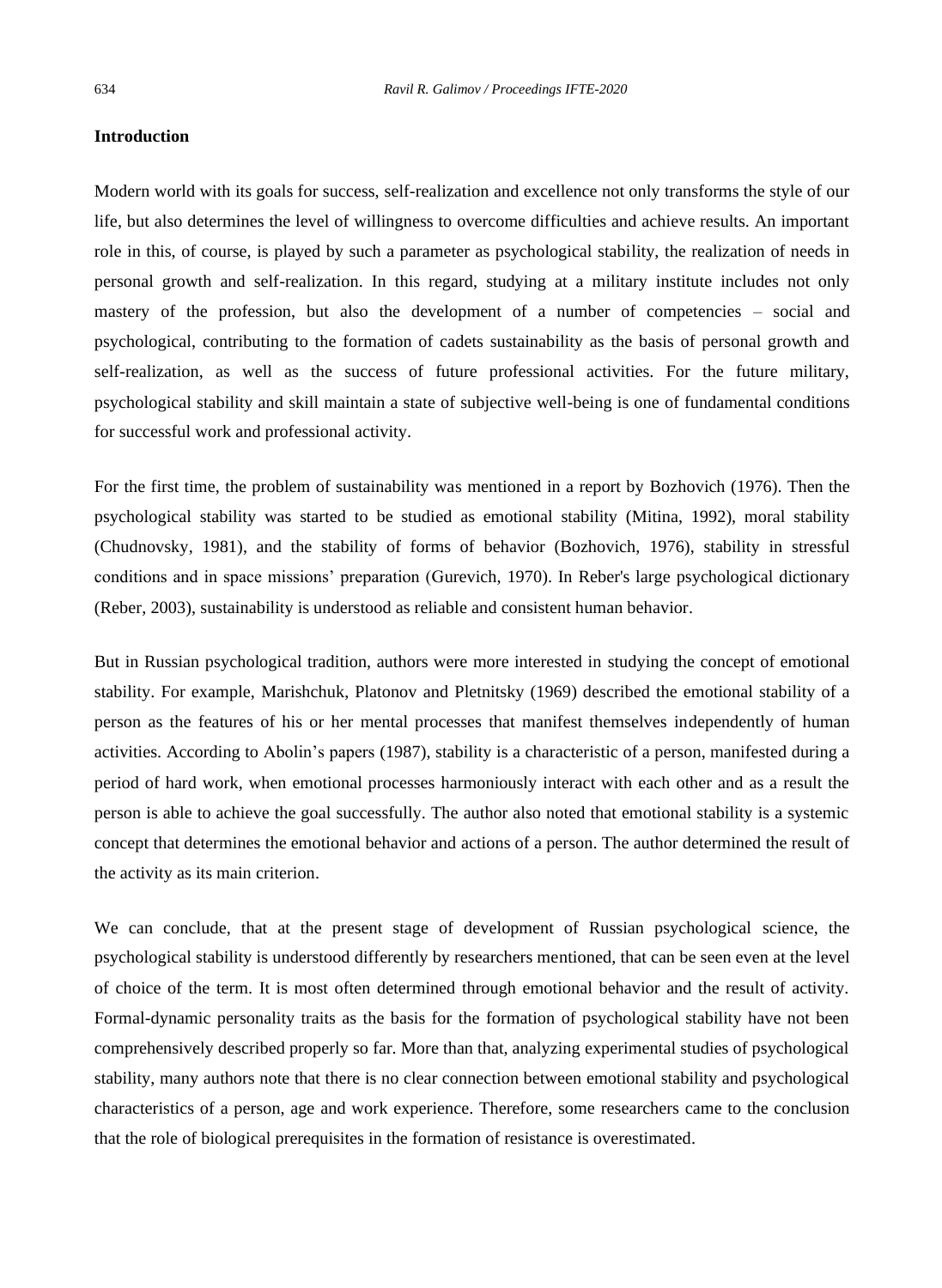The relevance of the study is also determined by the fact that in the categorical apparatus of modern psychology there is no unambiguous interpretation of the concept of "psychological stability", which often considered only from the position of successful adaptation to the environment or stability / instability of the emotional sphere, which does not give us full understanding of the mechanisms, factors and criteria, which help persons to form the psychological stability.

The fact that the subjects of our study are the cadets of the Russian military institute – that is a specific, closed, not integrated in some public processes social group consisting mainly of men – can produce a small inaccuracy in the results of the study. It may be due to both the social heterogeneity of the group and the mental and psychological differences of cadets (starting from personality traits, mental level and ending with different motives for entering a military institute).

## **Purpose and objectives of the study**

The objective of the study is to identify the formal-dynamic personality traits which form the psychological stability of the cadet's personality at military institute stage training.

## **Literature review**

Labor psychology researchers studied emotional (not psychological) stability. They consider it as the ability of a person to maintain the stability of mental and psychomotor processes under conditions of strong psychogenic influences. The internal conditions of stability include emotional reactivity, properties of the nervous system, as well as emotional characteristics acquired during social activity. The mutual influence of the properties of the nervous system and stability was investigated by Gurevich (1970) and Nebylitsin (1966). Thus, Nebylitsyn, systematizing the concept of mental stability, included it into long-term endurance, mental stress resistance, noise immunity, low distractibility, a constructive reaction to external stimuli, attention switchability.

Abolin (1987) represents the psychological determinants of emotional stability, such as anxiety, motivation for success, avoidance of failures, and worldview.

Medvedev (1982) considered the phenomenon of psychological stability in the context of adaptation to the information component of the social environment. The author outlined three levels of mechanisms of psychological stability. The first level is determined by the biological regulation of adaptation processes; the second level is determined by traits and characteristics of physiological reactions, the third level is oriented on causal relationships that affect the ability to adapt. According to another author, Basarov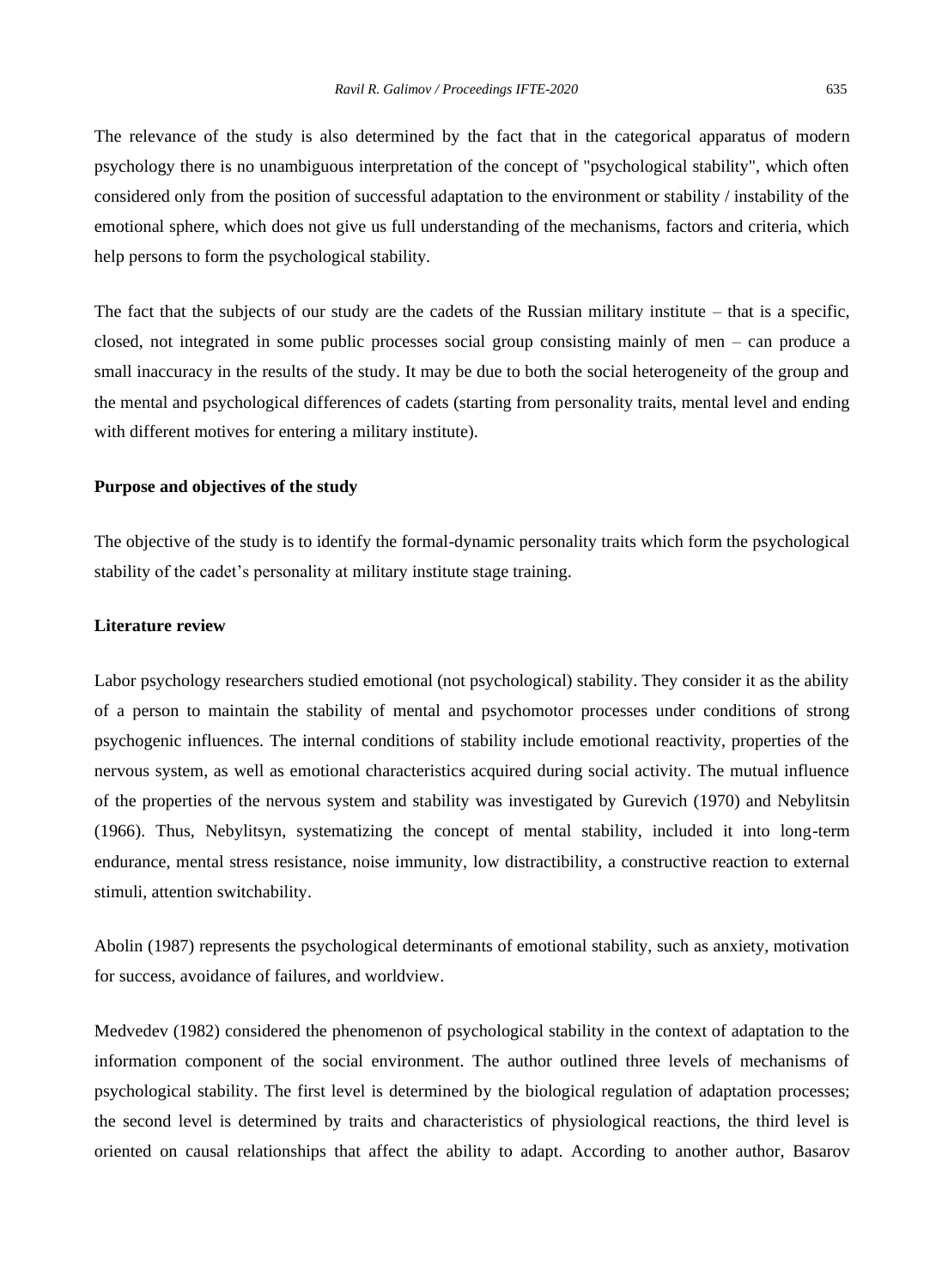(1981), the psychological stability must be defined, on the one hand, as an integral system of human behavior, on the other – as a characteristic of independent components and levels.

Military psychologists understand the psychological stability as the ability to withstand mental stress. According to Eliseev's and Korchemny's paper (2000), a little mental stability is a systemic quality, which manifests itself in the ability to adequately reflect reality in complicated, emergency situations. The main components of the psychological stability, according to the authors, include motility, will, intellectual abilities, cognitive processes, motivation, and emotional sphere of personality.

Focusing on the work of Rubinstein (2002), a group of authors (Chudnovsky, Antsiferova, & Lomov) consider the psychological stability as a result of human development. Since the concept of psychological stability is closely related to the principle of immutability, Chudnovsky (1981) focuses on the influence of the type of nervous system on the formation of stability in the process of human development. For example, the author explains the indicator of nervous processes' inertia as low endurance, distractibility, impatience, and emotional lability. Chudnovsky (1981) stressed the idea that at the same time, the stability can be changed in accordance with a person's needs and it is inextricably linked with the integrity of the individual. The author supposes that it is the psychological stability that ensures the quality of human life without leading its level to decline.

In foreign psychological studies, the phenomenon of psychological stability is considered in the context of human endurance and psychological resistance, thereby the importance of the personality factor becomes obvious. American psychologist Kobasa (1979) supposes that a psychologically stable person has enough resources to withstand various kinds of negative influences of life and society. They described three indicators of it: first is control (a sense of control over their lives, ability to choose a line of behavior in extreme circumstances, belief that a one can control events and influence them); second is involvement in activities, relationships with others and with oneself (these relationships reveal values, goals and life priorities); third is the ability to assess changes more like a challenge than a threat (a stable person tests his/her strength for plasticity, knows where to find support and energy). In this sense, the studied concept approaches in meaning to the more popularized concept – stress resistance.

## **Methodology**

The methodological basis of the study was: the principle of determinism (Vygotsky, Leontiev, Rubinstein); the principle of unity of activity and consciousness (Antsiferova, Bozhovich, Vygotsky, Leontiev A. N., Lomov B. F., Rybalko E. F., Smirnov A. A., etc.); the principles of the psychology of the subject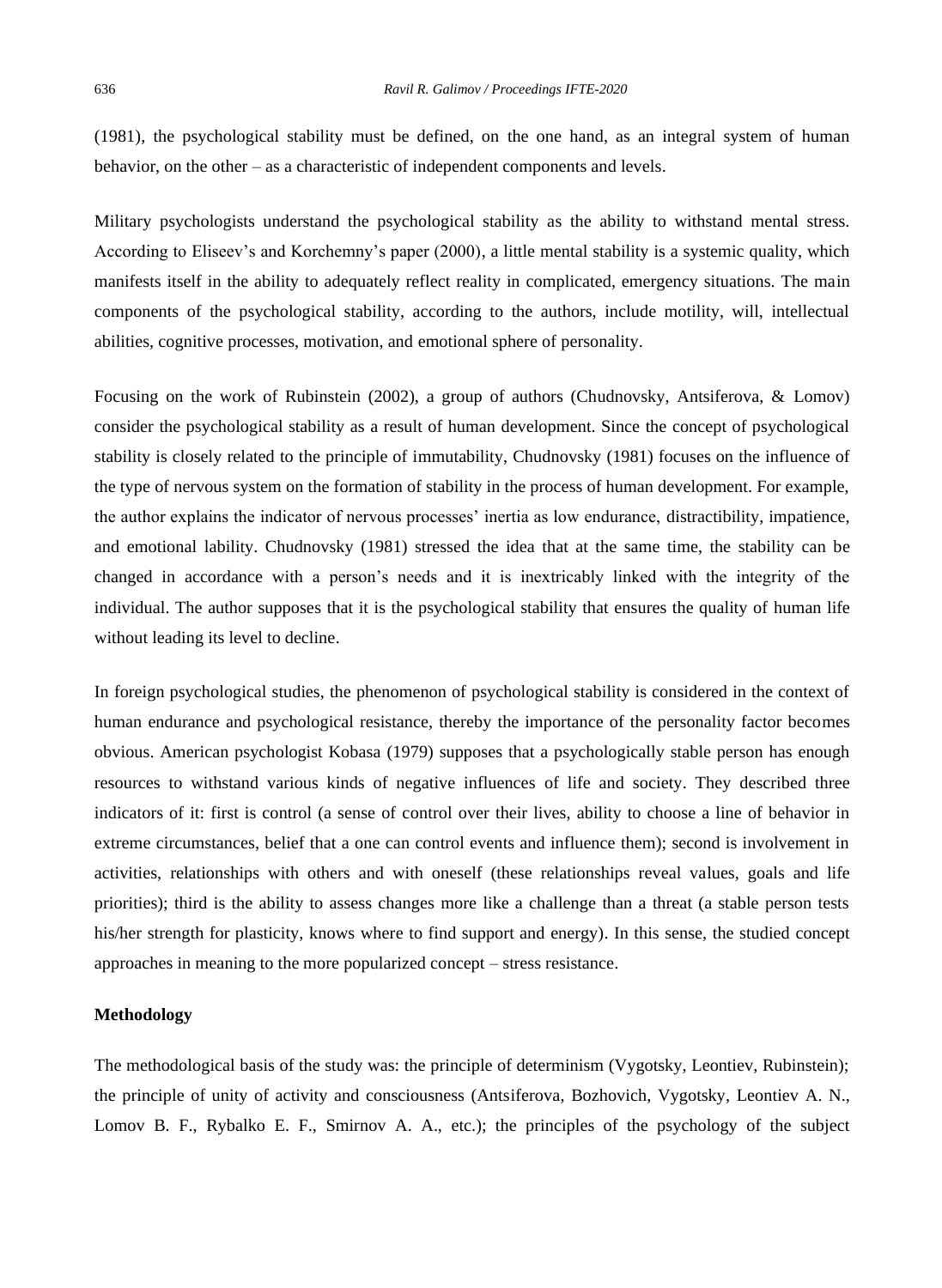(Antsiferova L. I., Ananyev B. G., Bozhovich L. I., Brushlinsky A. V., Petrovsky V. A., Chudnovskiy V. E.); the theory of openness of the system as a guarantee of its sustainability (by Galazhinsky E. V.); the provisions of the humanistic and existential-phenomenological approaches in psychology (by Vasilyuk F. E., Leontyev D. A., Maslow A., Rogers C., Fromm E., Frankl W. and others).

We used classical research methods such as theoretical analysis of the literature on the problem research; empirical methods (experiment, testing); methods of mathematical and statistical processing of results (factorial and correlation analysis, student t-test). In the empirical part of the study, we used a diagnostic complex for studying stability created by Rusalov (1999). The mathematical processing of the obtained data was carried out with the help of computer programs using Microsoft Excel packages 2010, "Statistica 6.0".

## **Results**

The psychological stability must be understood as an adequate response to events, people, and situations. Based on the research of Marishchuk, Platonov and Pletnitsky (1969), we denote the following components of psychological stability:

- Human activity, which determines the worldview, interests, needs, forming the basis of his or her motivation;

- Knowledge and professional experience, strong-willed skills that will suggest a person the options for behavior in difficult situations;

- Some features of mental processes (attention, perception, thinking, memory, will, feelings, sensations, emotions);

- Physiological properties of a nervous system, psychomotor activity level, and a type of temperament.

When a person demonstrates the psychological stability, it means he is able to respond to external stress effectively and adequately, to treat the actions of other people selectively, and in accordance with his or her own attitudes and principles to implement the intended behavior model. This understanding of the psychological stability causes the great interest to this phenomenon in the psychology of labor and military psychology. So, the educational and professional activities of cadets of a military institute are inextricably linked with the manifestation of the psychological stability. In addition, the age of a military institute cadets is characterized by the formation of personal identity and the transition to solving adult problems on the basis of the already formed psychosocial identity, while young people tend to face a number of problems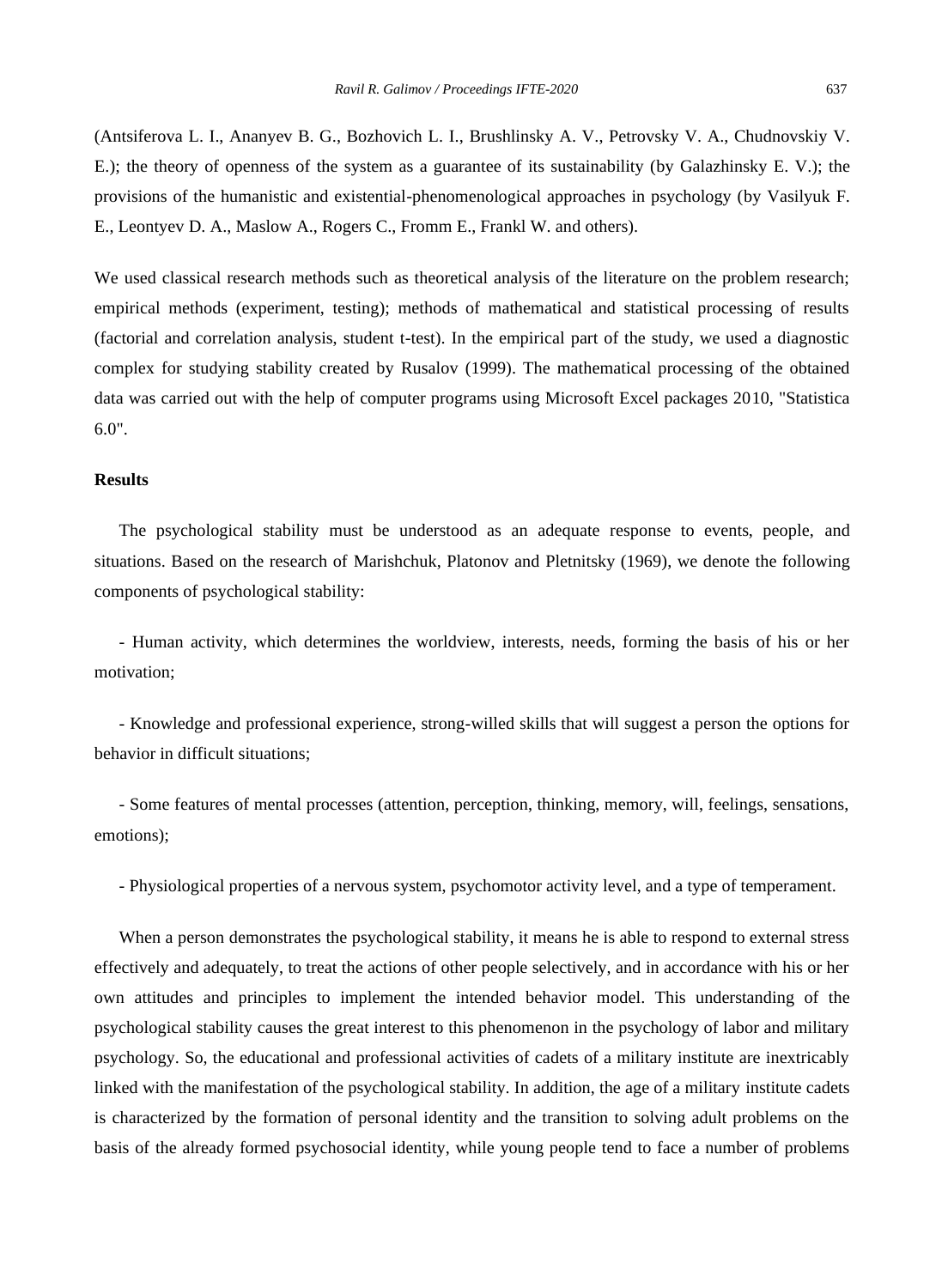that determine inadequate, irrational, and aggressive behavior. The interaction of cadets in an isolated team, identical in age and sex, plays an important role in their behavior formation. The daily execution of tasks related to combat training and the use of weapons is another important influencing factor of psychological stability level. This aspect of cadets' psychology is studied in Silvachev's theses (2010). Therefore, the components of psychological stability noted above, and in particular the properties of the nervous system and character, are especially relevant when organizing psychological selection, the educational process and the adaptation process among cadets of a military institute.

The study of the individual characteristics of the personality psyche, its activity, plasticity, speed of reaction is reflected in the concept of formal-dynamic traits of Rusalov. Defining the formal-dynamic (or psychodynamic) features (traits) of the psyche, Rusalov correlated them with the biological properties of a human being. Forming gradually, the formal-dynamic traits of the psyche appear as systemic qualities that combine the biological properties of a person. If the union occurs due to the commonality of neurophysiological properties, then temperament is formed; if the generalization is based on dynamic and substantial features of cognitive mechanisms, then intelligence is formed; if the dynamic and substantial characteristics of motives are combined, then a mental education is formed. Formal-dynamic traits develop and generalize as a person develops. They are mediated by biological age, as well as a change in the leading types of activity, such as study and work. The conception was represented in Rusalov's fundamental paper "Biological foundations of individual psychological differences" (Rusalov, 1999).

According to Rusalov's theory (1999), activity, plasticity, speed and sensitivity of the psyche are manifested in three areas of human activity, namely: psychomotor, intellectual and communicative areas. Based on these postulates, the author of the theory of formal-dynamic personality traits developed the "Questionnaire of the personality's formal properties", which allows psychologists to evaluate individual characteristics, the development of which is determined by biological properties. These biological, formaldynamic or temperamental properties or traits develop and manifest themselves in standard behavioral patterns, forming the core of person's character, and they are an important condition for the regulation and adaptation ability of the personality, they produce the resource of mobilization in situations of tension.

The next stage of our research implies the diagnostics of formal-dynamic properties or traits of a military institute cadets with the help of the Rusalov's questionnaire (Rusalov, 2000). The arithmetic mean value was determined with the descriptive statistics tools and an analysis of the severity of the formaldynamic properties of cadets in different fields was produced. Its results are reflected in Table 1.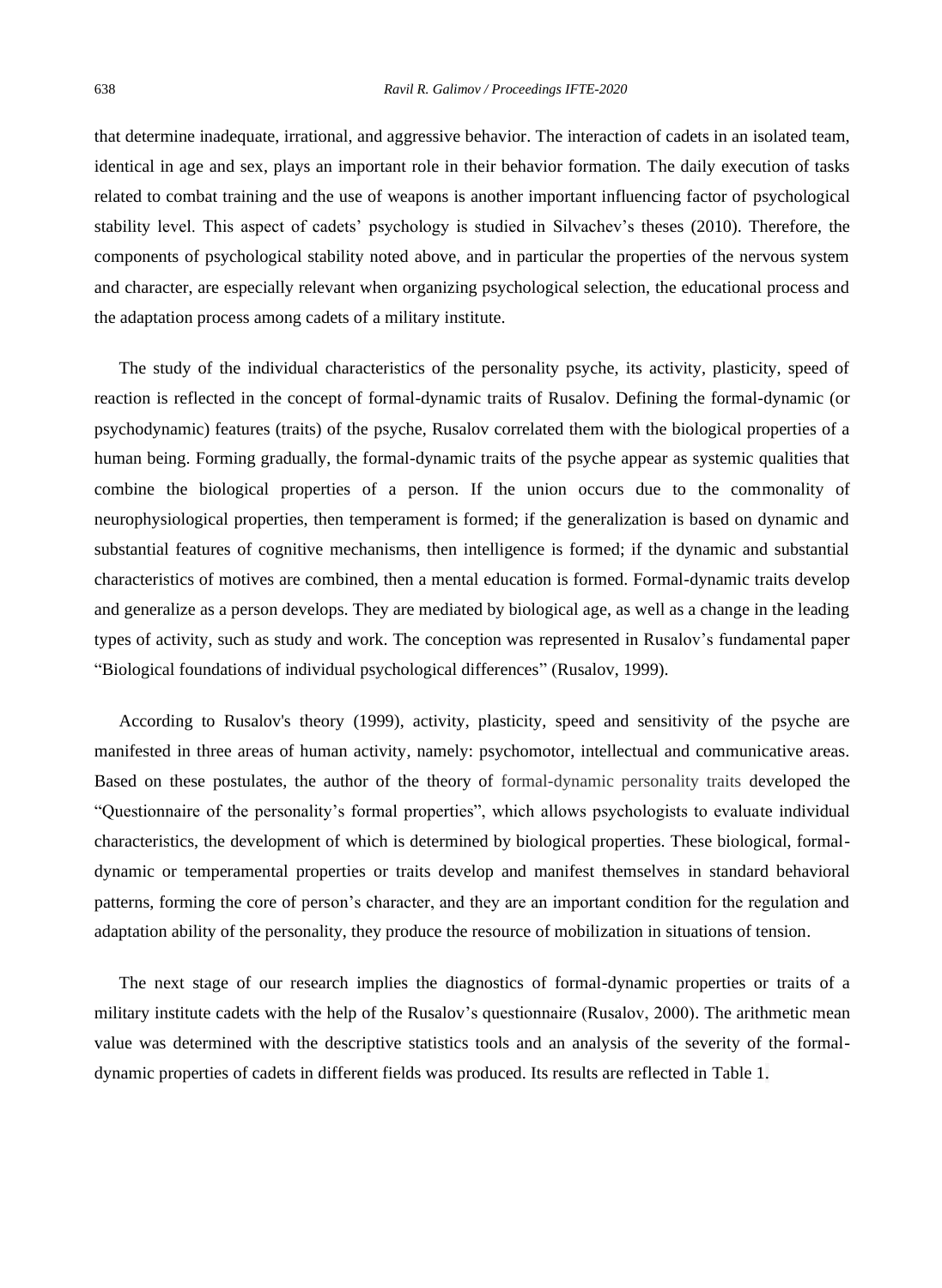| Formal and dynamic personality traits |       |                      |       |                       |       |
|---------------------------------------|-------|----------------------|-------|-----------------------|-------|
| <b>Psychomotor</b> $(\% )$            |       | Intellectual $(\% )$ |       | Communicative $(\% )$ |       |
| <b>Ergicity</b>                       | 32.68 | <b>Ergicity</b>      | 40.5  | <b>Ergicity</b>       | 32.95 |
| <b>Plasticity</b>                     | 33.28 | <b>Plasticity</b>    | 31.35 | <b>Plasticity</b>     | 29.93 |
| <b>Speed</b>                          | 34.38 | <b>Speed</b>         | 32.08 | <b>Speed</b>          | 31.83 |
| <b>Emotionality</b>                   | 26.68 | <b>Emotionality</b>  | 29.08 | <b>Emotionality</b>   | 25.4  |

Table 1. Formal-dynamic personality traits according to the method of Rusalov (cadets of a military institute,  $n = 40$ )

As you can see in the diagram above, such property as ergicity (mean = 40.5) or activity among cadets of a military institute is most pronounced in the intellectual sphere. Cadets demonstrate a high level of learning ability, a constant desire for activities aimed at mental and brain work, connected with a wide range of intellectual interests. It is intellectual work that cadets usually prefer to choose if they can, tending to avoid motor activity.

High plasticity level (mean = 33.28) among cadets is most pronounced in the psychomotor sphere. Flexibility is more typical for cadets, when they can switch from one physical activity to another, a tendency to various forms of physical activity and manual labor is remarkable as well. We can assume sufficient endurance of cadets in the performance of military-combat missions. Least of all cadets demonstrate communicative plasticity (mean  $= 29.93$ ), which is expressed in their unwillingness to enter into new social contacts, a limited set of communicative patterns and careful thought out of actions in the process of interpersonal interaction. Temporal characteristics of the psyche (value  $=$  33.28) are also more pronounced in the psychomotor sphere, which is reflected in the performance of physical motor operations, manual labor, and the ability of cadets to mobilize quickly if it is a necessity to perform educationally modeled combat missions.

The emotionality (mean  $= 29.08$ ) of the cadets of a military institute is more vivid in the intellectual sphere. It is expressed in their emotional feelings about failures in mental educational activity, feelings about the real results of their mental studying. It is also important for them how teachers evaluate their work and success. At the same time, cadets are less likely to worry about communication failures in the process of interpersonal interaction.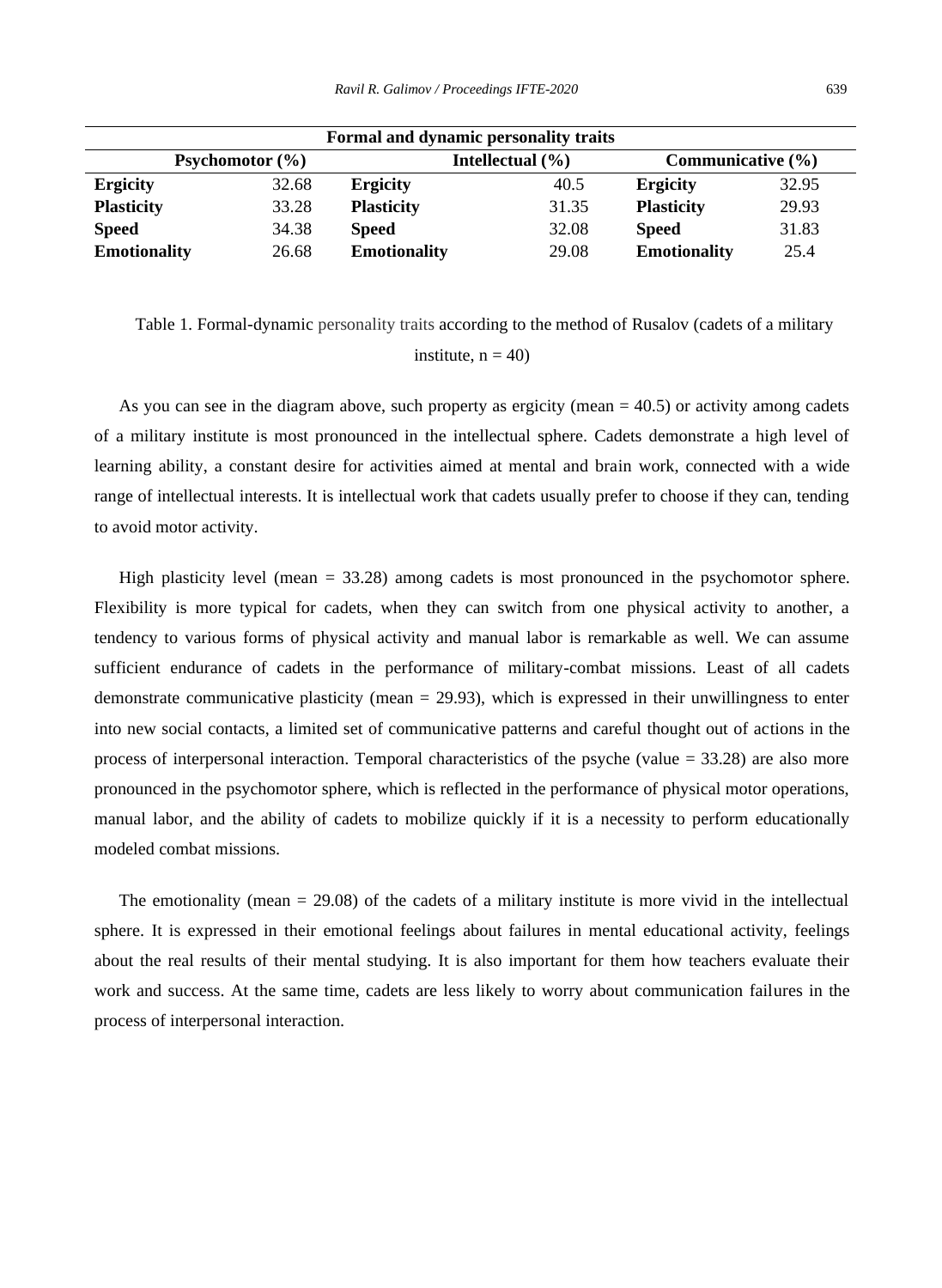## **Discussions**

However, the subject of further research is the development of the methodology. The more accuracy can be reached in case of dividing cadets into several groups according to gender factor, social status of their families, study success or some personality features. So, the sample of subjects should be expanded and diversified by social, psychological and gender characteristics.

It would be interesting to investigate the changes in the psychological stability level in dynamics as well – is it the same for the freshmen and freshwomen and graduates? Also we have an idea that some extreme conditions, which can be referred to as "extreme stimuli", "stressors", "frustrators", "emotional" or "conflict" situations, can intensify the impact of the psychological stability (complexity of tasks given in class, information overload, lack of time, sensory or social isolation, temporary uncertainty of events, overload, danger, etc.). However, we should emphasize that it is difficult to talk about variability and dynamics now – such study needs long time and combination of instruments.

One more remark should be made here. The psychological stability is considered as a special organization of the existence of a person as a system that ensures the most effective functioning of a more complex system "person – environment" in a specific situation. It means a person can set the boundaries of the psychological stability. The definition of the psychological stability itself indicates the presence or absence of harmonious relationships of the "human being – environment" system. We can say that the cadets have not yet developed harmonious relations with their environment, which, according to the test, shows that 77% of students in this group have a tendency to various kinds of manipulations and 38% have a tendency to social contacts caution.

## **Conclusion**

The research made has led us to a number of significant results. Among the considered formal-dynamic personality traits of the Russian military institute cadets, the most pronounced is the desire for mental work and a wide range of intellectual interests. These features could be estimated as the basis of cadets' psychological stability. Most of the cadets care about assessing the results of their mental and educational work; they are acutely experiencing situations of mental stress. Cadets quickly switch from performing one physical work to another, while most of them prefer mental labor to physical activity. Usually they don't try to establish a lot of new social contacts and don't analyze carefully the route of actions: cadets rarely worry about failures in the process of interpersonal interaction. This set of characteristics is due to the age of cadets, and the peculiarity of their social position and a number of personal factors.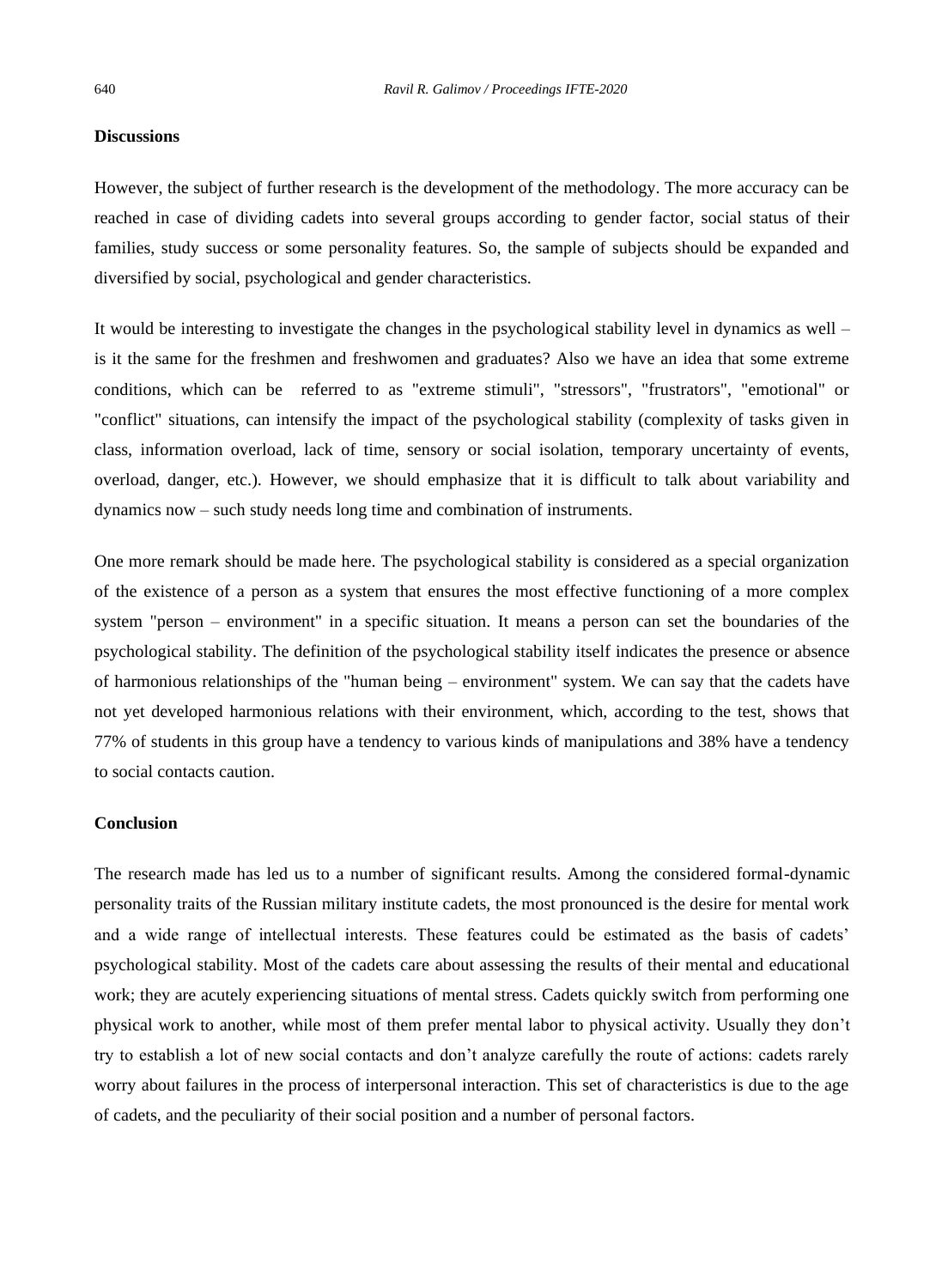Further work in organizing the professional and educational activities of the cadets of a military institute can be reorganized on the basis of the results described in the article. In the educational environment it's important to spread knowledge that a person in the process of self-realization can be a "master of the situation" and rule the situation thanks to the knowledge of his features, traits and capabilities, including typological ones. The stability of such a person and success with risky models of behavior directly depends on the maximum use of the advantages of his mental organization and the neutralization of its shortcomings, which leads to the preservation of mental and somatic health, social dysfunction and service inefficiency.

## **References**

Abolin, L. M. (1987). *Psychological mechanisms of emotional stability.* Kazan: Kazanskiy gos. universitet.

Basarov, B. S. (1981). *Problems of psychological stability of the personality*. Ashgabat: Ylym.

Bozhovich, L. I. (1976). Psychological regularities of personality formation in childhood. *Voprosy psikhologii*, 6, 45-53.

Gurevich, K. M. (1970). *Professional suitability and basic properties of the nervous system*. Moscow: Nauka.

Kobasa, S. C. (1979). Stressful life events, personality and health: an inquiry into hardiness. *J. of Personality and Social Psychology*, 37, 1-11.

Korchemnyy, P. A., & Eliseev, A. P. (2000). *Psychological resilience in emergency situations. The course of lectures in 3 parts.* Novogorsk: Akademiya grazhdanskoy zashchity.

Marishchuk, V. L., Platonov, K. K., & Pletnitsky, T.A. (1969). *Tension in flight*. Moscow – Leningrad: Military Publishing.

Medvedev, V. I. (1982). *Stability of physiological and psychological functions of a person under the influence of extreme factors*. Leningrad: Nauka.

Mitina, L. M. (1992). *Psychological diagnostics of the emotional stability of a teacher: A textbook for practical psychologists*. Moscow: Nauka.

Nebylitsyn, V. D. (1966). *Basic properties of the human nervous system*. Moscow: Prosveshcheniye.